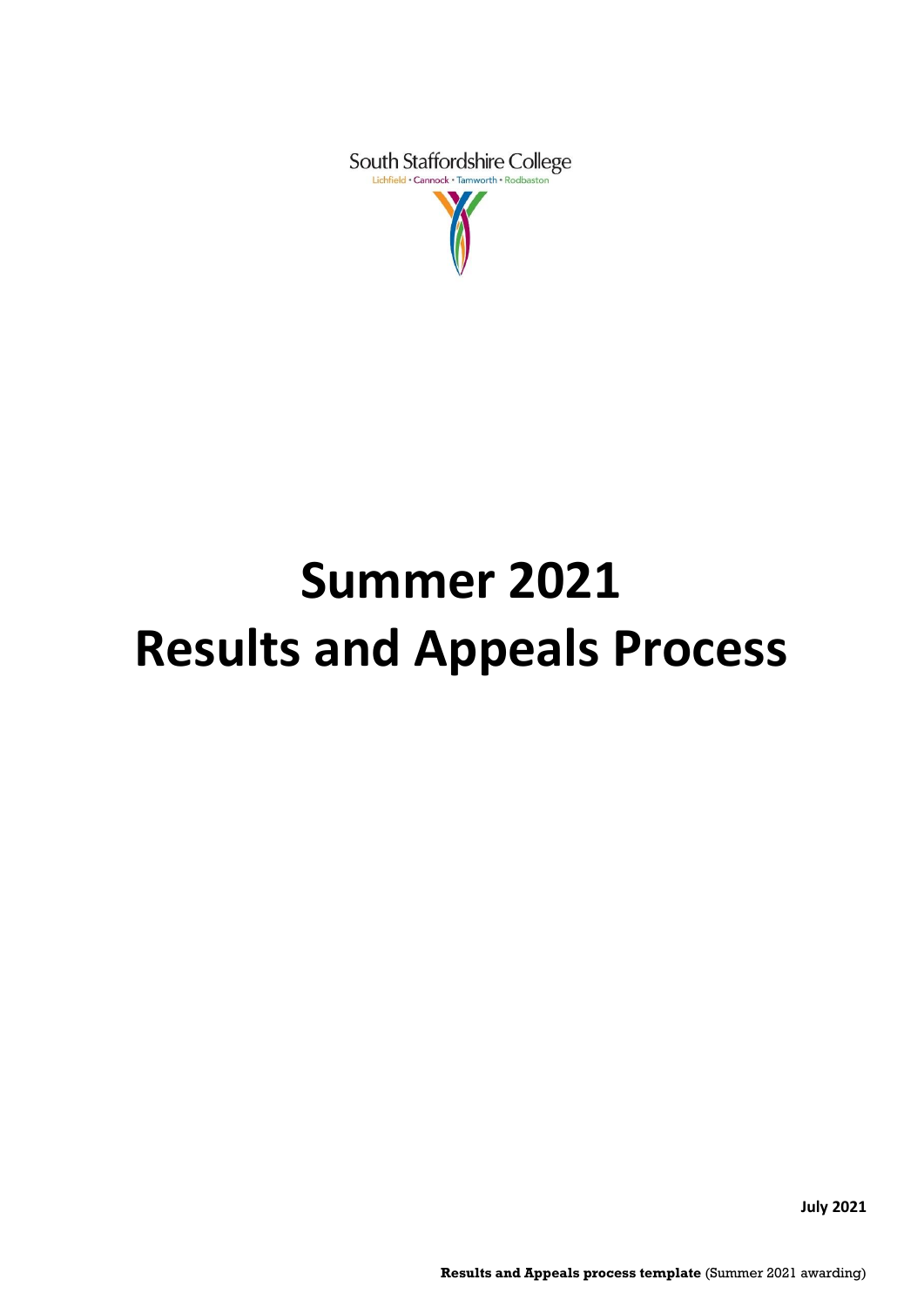## **Teacher assessed grades (TAG)**

South Staffordshire College will:

- not divulge provisional (teacher assessment) grades, with candidates or parents/carers before the issue of results
- understands that any inappropriate disclosure of TAG information before the issue of results will be investigated by awarding bodies as potential malpractice
- reveal TAGs in the event of an appeal against the issued final grade.
- issue results in accordance with the JCQ Guidance
- signpost candidates (and parents/carers) to information provided by key stakeholders at the time final grades are issued to support their understanding of the grades awarded

## **Arrangements for results day(s)**

South Staffordshire College will:

- organise results day(s) and inform candidates of the arrangements in place for the collection of/access to their results
- ensure senior members of centre staff are available/accessible to candidates with whom a result/results may be discussed
- prepare information for candidates showing their options if they have concerns about their results
- signpost candidates to relevant Ofqual and/or awarding body information that sets out how their grades were calculated this year and the options available if they believe their result was not properly produced, including access to appeal

#### **Arrangements for appeals**

South Staffordshire College will:

- follow information provided by awarding bodies to determine the grounds on which an appeal can be made on behalf of a candidate, or candidates
- provide candidates with a statement of the arrangements promptly when requested
- seek any information the awarding body holds in relation to how final grades were calculated if there is a concern about any results
- submit an appeal to the awarding body on behalf of a candidate or candidates where it is believed:
	- $\circ$  the centre itself made an error when submitting TAGs to the awarding body and has supporting evidence that confirms an error was made (and will submit its supporting evidence at the earliest stage and explain why data which the Head of Centre declared to be accurate is now considered incorrect)
	- $\circ$  the awarding body made a mistake in the operation of the standardisation model where the wrong data was used to calculate results
	- o the awarding body made an administrative error in the issuing of results
- collect consent from a candidate before any appeal is submitted to the awarding body.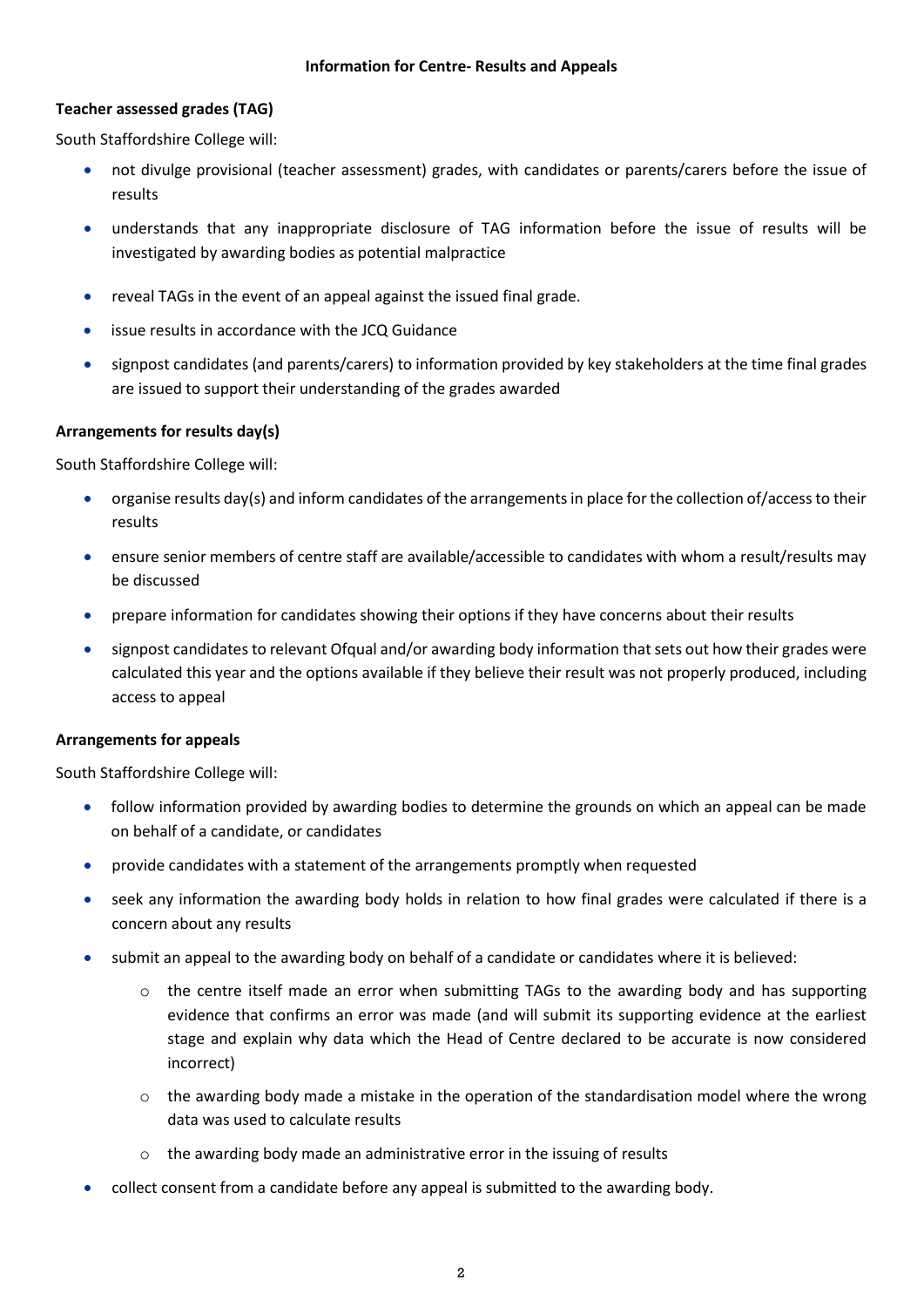#### **Internal appeals procedure**

South Staffordshire College will provide a process for a candidate to appeal against any decision the centre may make, the candidate should:

- not seek from the awarding body any information the awarding body holds that would be needed for an appeal; and/or
- not to appeal to the awarding body, this will be led by the Centre

## **How TAGs were determined**

To respond to any queries, challenges or internal appeals from a candidate (or their parent/carer) South Staffordshire College will provide information on how the grade was determined. See details below:

- the process deployed for each of the learners' subject TAGS
- the support given to any newly qualified teachers in grading
- a summary of the evidence and data used to make objective and professional judgements
- the standardisation process where a cohort was taught across several teachers in a subject area
- how any conflicts of interest were managed
- the review and check for accuracy undertaken as part of the internal sign-off process for each subject
- confirmation of the process for head of centre sign-off and submission of the declaration to awarding bodies
- any errors reported by an awarding body after the submission of information and details of how these were resolved]

#### Reference Guidance

[https://www.jcq.org.uk/wp-content/uploads/2021/03/JCQ-Guidance-for-Students-and-Parents-on-Summer-](https://www.jcq.org.uk/wp-content/uploads/2021/03/JCQ-Guidance-for-Students-and-Parents-on-Summer-2021.pdf)[2021.pdf](https://www.jcq.org.uk/wp-content/uploads/2021/03/JCQ-Guidance-for-Students-and-Parents-on-Summer-2021.pdf)

[https://www.jcq.org.uk/wp-content/uploads/2021/06/JCQ\\_Appeals-Guidance\\_Summer-2021.pdf](https://www.jcq.org.uk/wp-content/uploads/2021/06/JCQ_Appeals-Guidance_Summer-2021.pdf)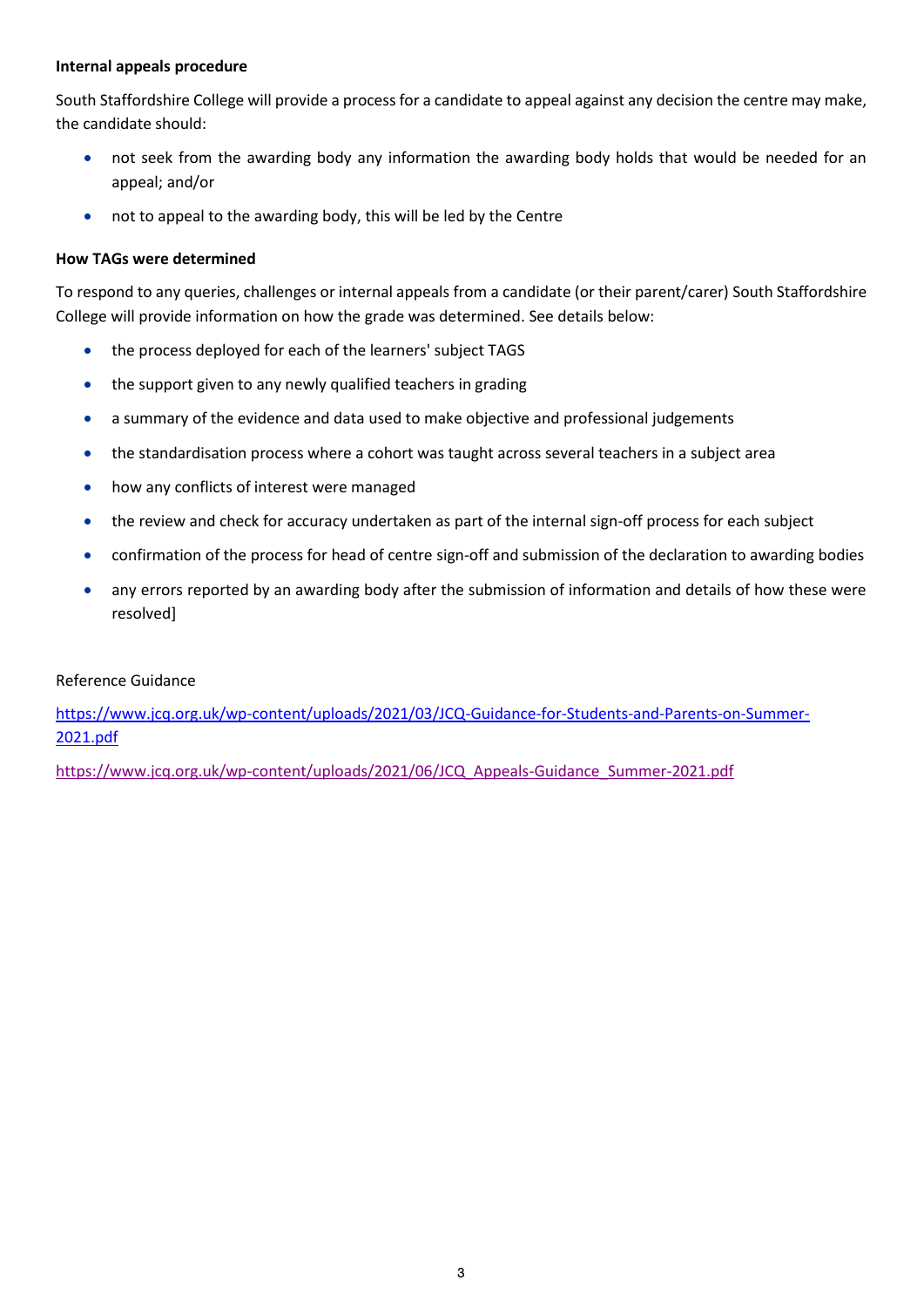# **Results, Appeals and Certificates**

# **TAG**

South Staffordshire College has submitted provisional TAG to the relevant awarding body in accordance with the Ofqual guidance on *Awarding qualifications in summer 2021* and in line with the awarding body instructions

For the reason of fairness, awarding bodies are putting these grades through a standardisation process to ensure grading standards are consistent across all centres.

## **Final grades**

On candidate statements of results (results slips) and certificates, final grades will be reported in the same way as in previous years.

Final grades will be issued on results day(s) August as follows:

| Date       | <b>Qualification type</b>                                                           |  |
|------------|-------------------------------------------------------------------------------------|--|
| 10/08/2021 | Level 3 (A/AS Level), Technicals, NVQ, VRQ, BTEC                                    |  |
| 12/08/2021 | GCSE and other Level 1/2 qualifications<br>(City & Guilds, AQA, Pearson, NCFE, UAL) |  |

## **Arrangements for results day(s)**

South Staffordshire College will release results to learners by email within 48 hours of the board release dates. For learners who require their result on release day we will be available to issue results by telephone 0930 – 1400 daily. Where possible all results should be collected via telephone to allow us to maintain social distancing and safety measures. Please call 0300 456 2424 should you require them on the day of release.

We will require all learners to confirm **their full name, date of birth and student ID before any results will be issued.**

# **Concerns about your results**

At results time, Ofqual will be providing information for students that sets out how their grades were awarded this year and the options available if they believe their result was not properly produced, including access to appeal. The *National Careers Service Exam Results Helpline* offers advice each year for students who have not received the results they had hoped for. Ofqual will also make a helpline available to students and their parents or carers to talk about the appeals process and any other questions they may have about their results this summer.

Link- [National Careers Service exam results helpline -](https://awarding.org.uk/national-careers-service-exam-results-helpline/) Federation of Awarding Bodies

[s](https://www.gov.uk/careers-helpline-for-teenagers)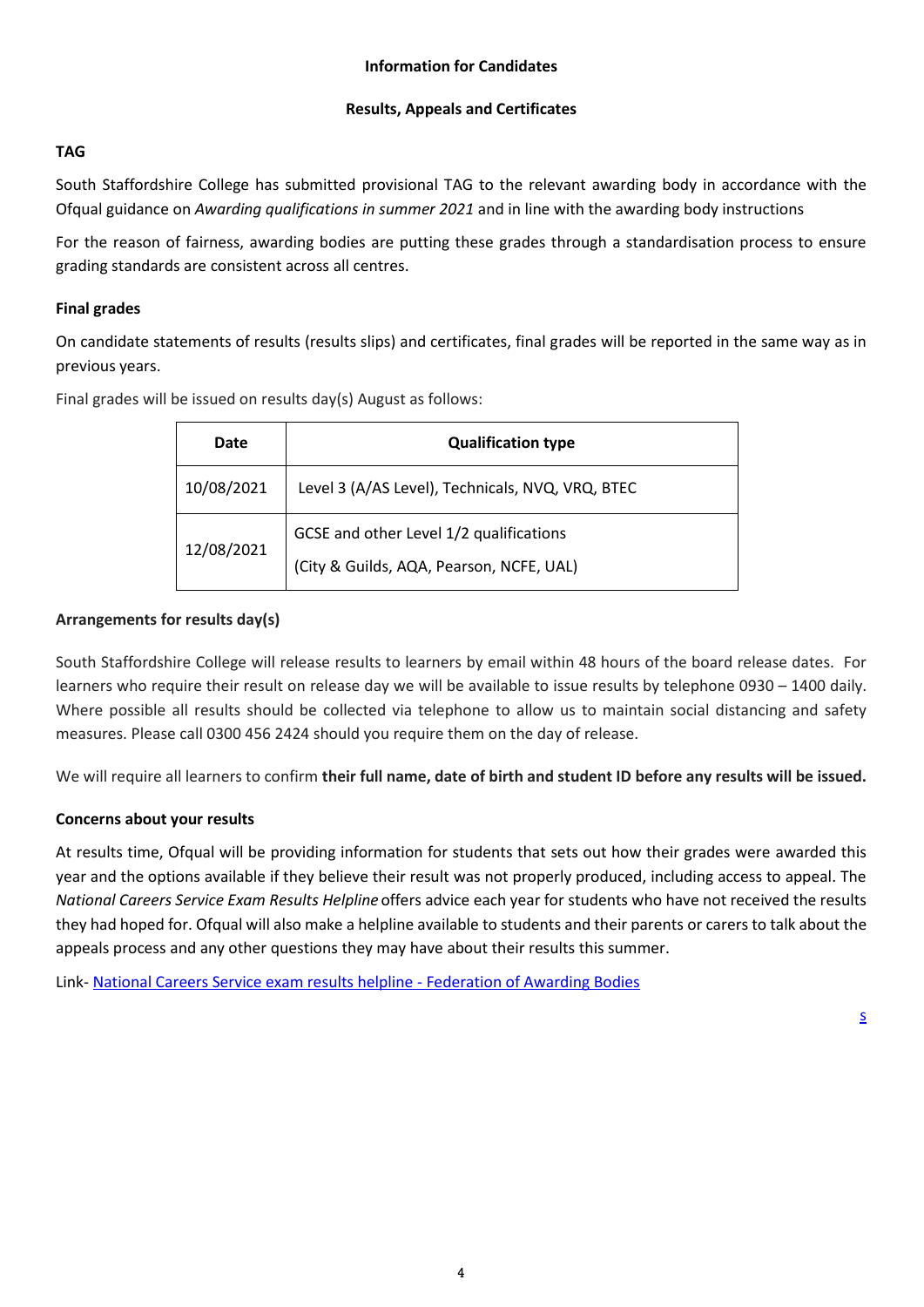#### **Internal Appeals Overview**

Awarding bodies will also likely provide information for students about results. South Staffordshire College will signpost you to any relevant information at results time (where requested).

If you have a concern about a grade you have been awarded, you can ask to:

- check whether an error was made when submitting your TAG to the awarding body by contacting the exams team [tamworth.exams@southstaffs.ac.uk.](mailto:tamworth.exams@southstaffs.ac.uk)
- raise a complaint with our appeals team, at **[summer2021appeals@southstaffs.ac.uk](mailto:summer2020appeals@southstaffs.ac.uk)** if you feel you have evidence of bias or that you were discriminated against;
- seek any information the awarding body holds in relation to how your final grade was calculated
- provide information about the opportunity to take an exam in the autumn series or in summer 2021

#### **Arrangements for appeals**

The arrangements for awarding qualifications in summer 2021 state:

Candidates can appeal their grades if they feel the process this summer was not followed correctly in their case.

A candidate can appeal the following:

- Stage 1 (The Centre Review) appeal that the centre has made an administrative error and or the centre has made a procedural error, including but not limited to any concerns about access arrangements/reasonable adjustments and mitigating circumstances.
- A centre review must be completed and an outcome reported to the student before an appeal can be submitted to the awarding organisation. Any appeals submitted where this has not happened, will be rejected by the awarding organisation and a new application will need to be submitted once the centre review has been completed.
- Stage 2 (the appeal to the awarding organisation) the grounds are that
	- there was an administrative error by the awarding organisation
	- there was a procedural issue at the centre, including but not limited to any concerns about access arrangements/reasonable adjustments and/or mitigating circumstances, and/or the centre did not follow its procedure properly and consistently in conducting its centre review
	- there was an unreasonable exercise of academic judgement in relation to the selection of evidence
	- there was an unreasonable exercise of academic judgement in relation to the determination of the Teacher Assessed Grade

When submitting a request for an appeal the student must select all the grounds that they want the centre and the awarding organisation to consider a candidate cannot:

- appeal directly to the awarding organisation
- Once the centre has taken place in relation the appeal the learner can withdraw their application for centre review or appeal to the awarding organisation
- All requests for a centre review, including those from Private Candidates, must be made directly to the centre which submitted the grade(s). It is recommended that requests for centre reviews are made by the candidate to the centre by: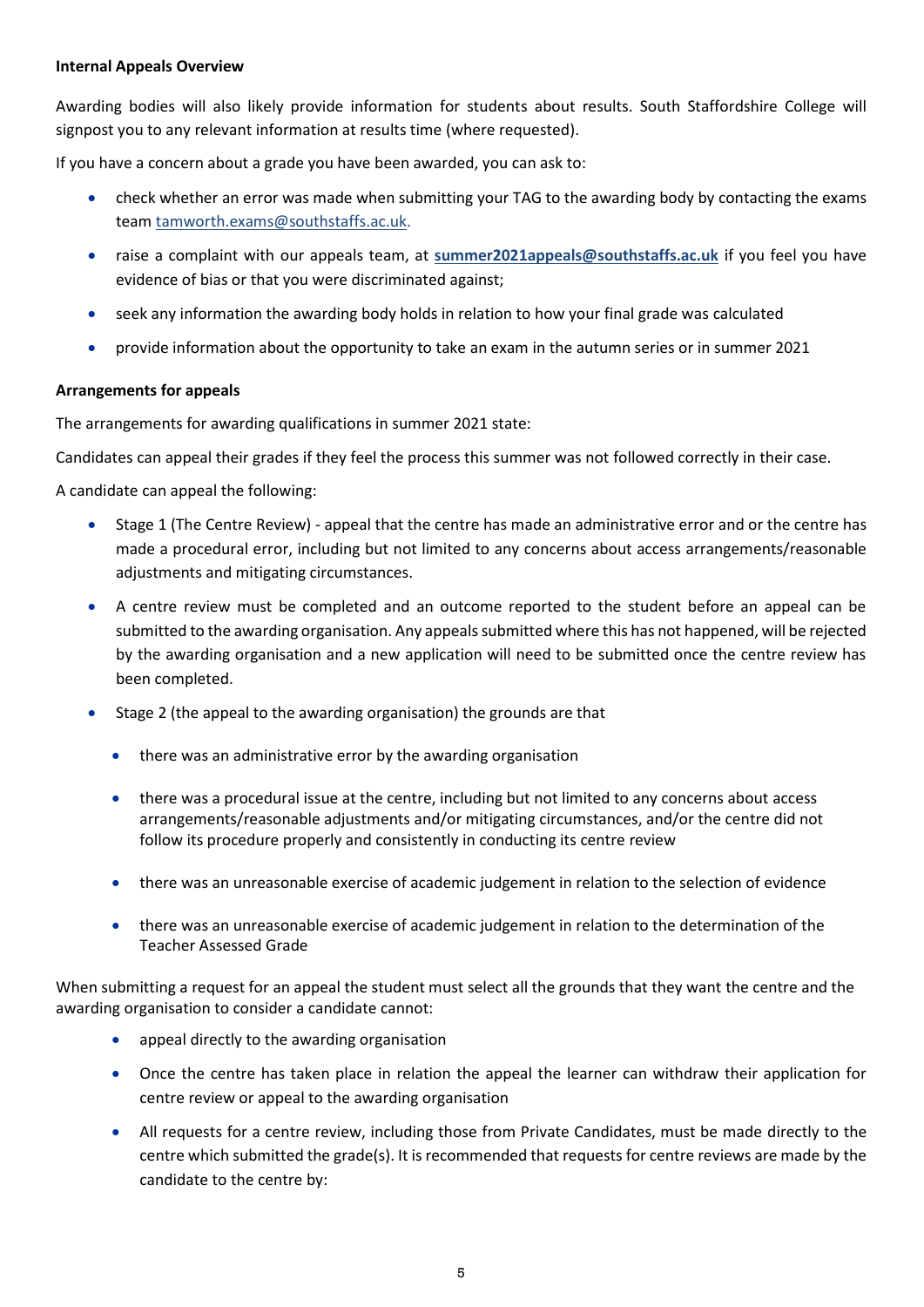- 16 August 2021 (priority appeals for students applying to higher education who did not attain their firm choice, i.e. the offer they accepted as their first choice, and wish to appeal an A level or other Level 3 qualification result)
- 3 September 2021 (in all other cases).

Following the conclusion of the awarding organisation's appeal process, a student who remains concerned their grade was incorrect may be able to apply for a procedural review to the Exam Procedures Review Service (EPRS) from the relevant regulator. There are EPRS processes for Ofqual (England) and Qualification Wales. The regulators will provide further details about the EPRS processes for summer 2021 before results days this summer **Certificates.**

Certificates will be available for collection from the campus you studied from week commencing 29<sup>th</sup> November 2020. Legally we only allowed to retain your certificates for 12 months after which time they must be destroyed.

## **Information for learners if they appeal**

## **What may happen to your grade during the centre review and appeals process?**

If you request a centre review or an awarding organisation appeal there are three possible outcomes:

- Your original grade is lowered, so your final grade will be lower than the original grade you received.
- Your original grade is confirmed, so there is no change to your grade
- Your original grade is raised, so your final grade will be higher than the original grade you received. Once a finding has been made you cannot withdraw your request for a centre review or appeal. If your grade has been lowered you will not be able to revert back to the original grade you received on results day.

## **What will be checked during a centre review?**

You can ask the centre to check whether it made a procedural error, an administrative error, or both. A procedural error means a failure to follow the process set out in the centre policy. An administrative error means an error in recording your grade or submitting your grade to the awarding organisation. You must request a centre review before you can request an awarding organisation appeal. This is so the awarding organisation is certain that your grade is as the centre intended.

## **What will be checked during an awarding organisation appeal?**

You can ask the awarding organisation to check whether the centre made a procedural or administrative error - or whether the awarding organisation itself made an administrative error. You can also ask the awarding organisation to check whether the academic judgement of the centre was unreasonable, either in the selection of evidence or the determination of your grade.

## **When do I need to submit my request?**

You should submit a request for a centre review by 16 August 2021 for a priority appeal, or by 3 September 2021 for non-priority appeals. Once you have received the outcome of your centre review, if you wish to request an awarding organisation appeal you should do so as soon as possible. Your school or college will submit this on your behalf. Requests for a priority appeal should be submitted by 23 August 2021 and requests for non-priority appeals should be submitted by 17 September 2021. Priority appeals that aren't submitted to the awarding organisation by 23 August 2021 will still be treated as a priority but they may not be completed in time for those with a higher education place dependent on the outcome of the appeal.

#### **What is a priority appeal?**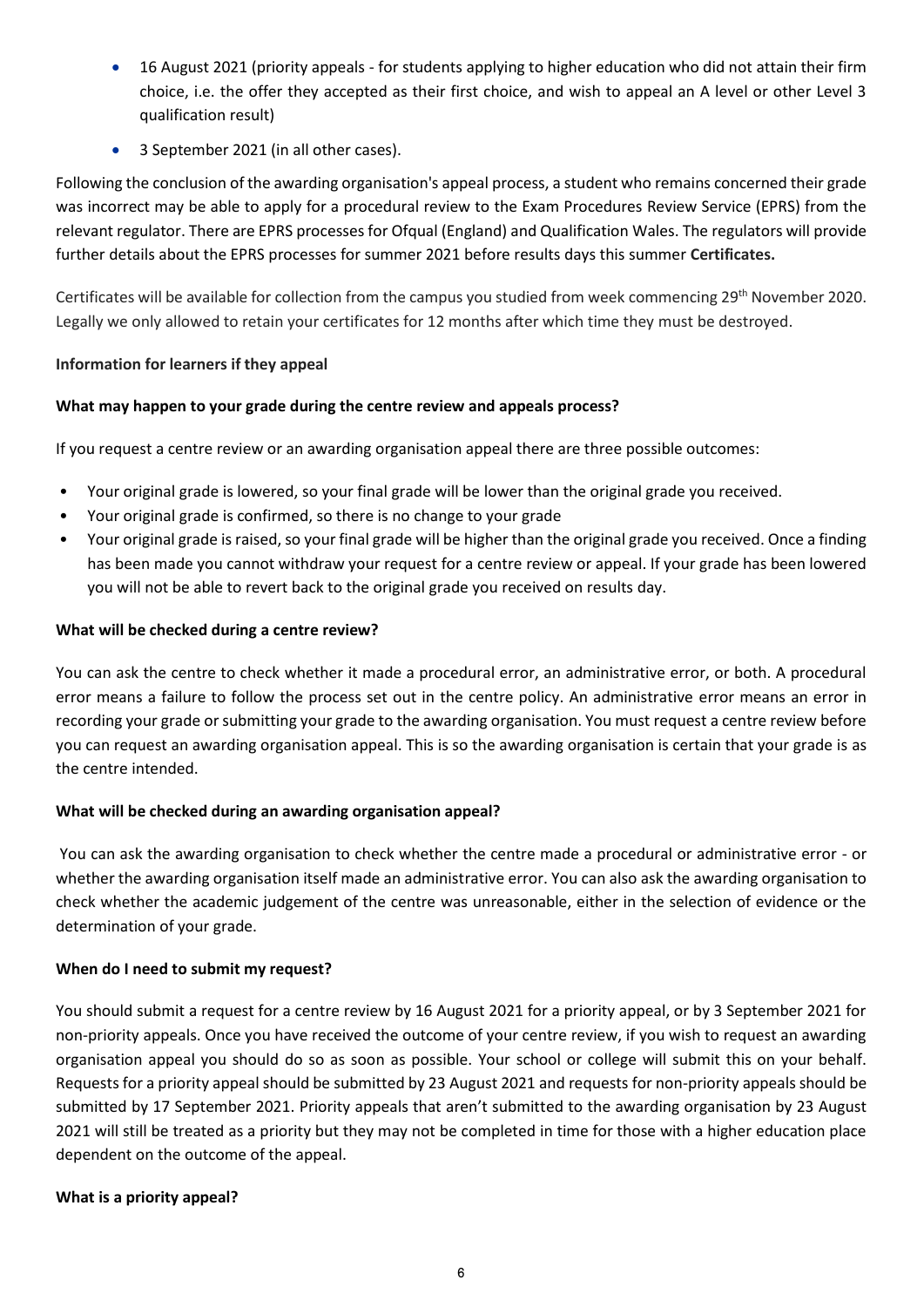A priority appeal is only for students applying to higher education who did not attain their firm choice (i.e. the offer they accepted as their first choice) and wish to appeal an A level or other Level 3 qualification result. You should inform your intended higher education provider that you have requested a centre review or appeal.

## **What is your UCAS personal ID and why is it needed?**

Your UCAS personal ID is the 10 digit code included in all correspondence from UCAS. This is needed to confirm that a student's place is dependent on the outcome of the appeal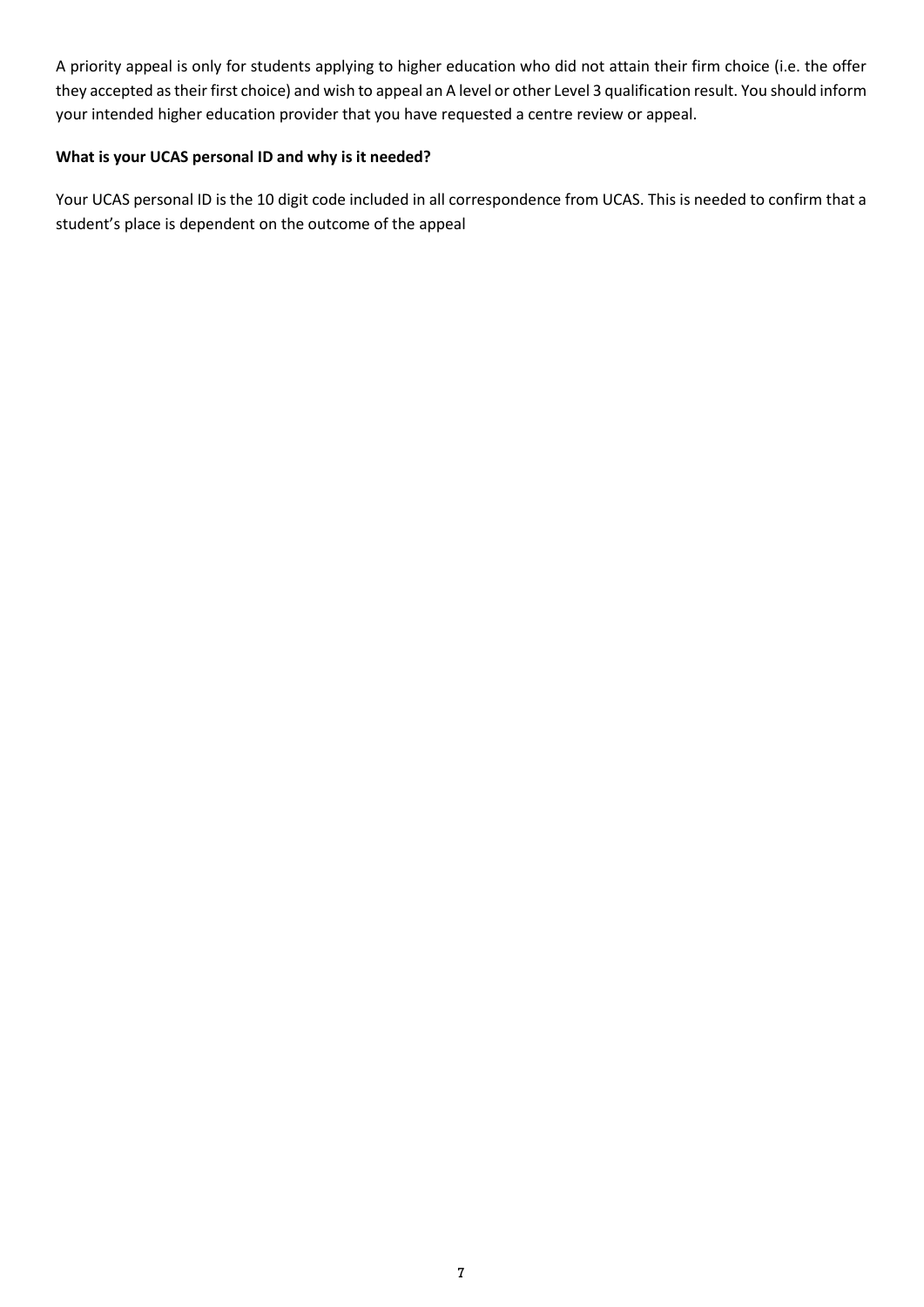#### **Internal appeals procedure**

South Staffordshire College will:

- inform candidates of the arrangements for appeals prior to the issue of results and the accessibility of senior members of centre staff immediately after the publication of results by publishing this document on our college website
- appeal to an awarding body on a candiate's behalf if it believes the centre itself made an error when submitting a centre assessment grade or if it believes an awarding body made a mistake when calculating, assigning or communicating a grade
- ask the candidate to provide written informed consent (informed consent via candidate email is acceptable) before an appeal is submitted to the awarding body as the appeal could result in the final grade being lower than, higher than, or the same as the grade which was originally awarded
- only collect consent after the publication of results
- where relevant, advise an affected candidate to inform any third party (such as a university or college) that an appeal has been submitted to an awarding body

An appeal should be submitted by

• emailing the relevant team, stated above within the dates published above

The appellant will be informed of the outcome of the appeal within 10 working days where possible.

If the internal appeal is upheld by the centre, resulting in an appeal on the candidate's behalf being submitted to the awarding body:

- awarding body fees which may be charged for an appeal to South Staffordshire College must be paid to the centre by the appellant before the appeal is submitted to the awarding body (fees are available from the exams office)
- if the appeal is upheld by the awarding body, this fee will be refunded by the awarding body and repaid to the appellant by the centre.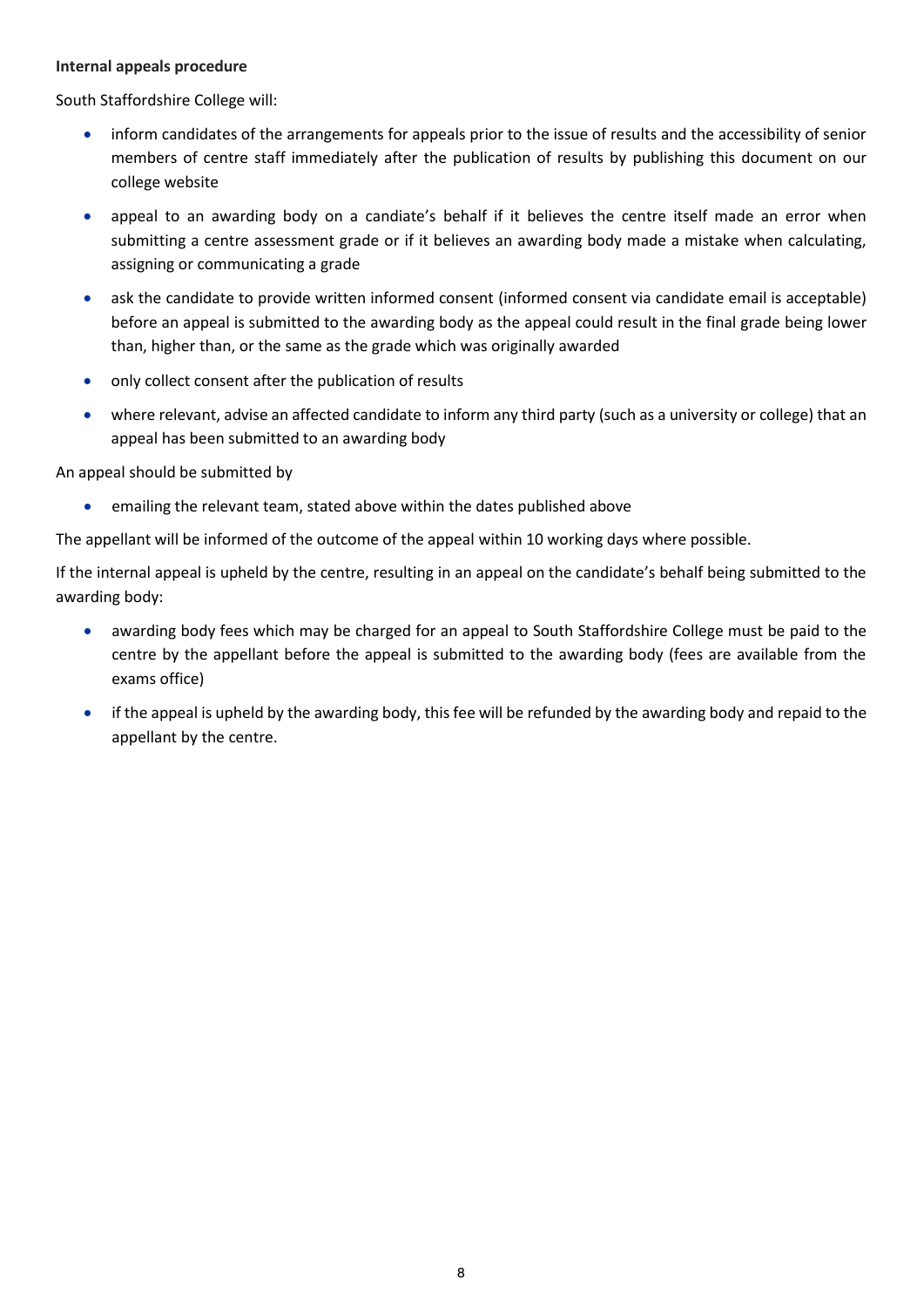| <b>Internal appeals form</b>                                                                            | FOR CENTRE USE ONLY |  |
|---------------------------------------------------------------------------------------------------------|---------------------|--|
| Summer 2021 awarding                                                                                    | Date received       |  |
| Please tick box to indicate the nature of your appeal and complete all<br>white boxes on the form below | Reference No.       |  |

| Stage One – Centre Review (Must take place first)                                                    |
|------------------------------------------------------------------------------------------------------|
| Appeal against the grade you have received (centre to review if appeal is required with the awarding |
| body)                                                                                                |

**This section is to be completed by the student. A request for a centre review must be submitted to the centre, not the awarding organisation. To ensure your grade is as the centre intended a centre review must be conducted before an appeal to the awarding organisation.** 

| Name of appellant                                                                                                                                                                                                                                                                                                                                                                                                                                                                                                                                                          |                                                 |  | Awarding body                           |  |
|----------------------------------------------------------------------------------------------------------------------------------------------------------------------------------------------------------------------------------------------------------------------------------------------------------------------------------------------------------------------------------------------------------------------------------------------------------------------------------------------------------------------------------------------------------------------------|-------------------------------------------------|--|-----------------------------------------|--|
| Candidate name                                                                                                                                                                                                                                                                                                                                                                                                                                                                                                                                                             |                                                 |  | <b>Qualification title</b>              |  |
| <b>Student ID Number</b><br>if different to<br>appellant                                                                                                                                                                                                                                                                                                                                                                                                                                                                                                                   |                                                 |  | Subject                                 |  |
| Teacher assessed<br>grade issued                                                                                                                                                                                                                                                                                                                                                                                                                                                                                                                                           |                                                 |  |                                         |  |
| *Indicate if you consider this a priority appeal as you are applying for<br>Higher Education in 2021                                                                                                                                                                                                                                                                                                                                                                                                                                                                       |                                                 |  | YES/NO If yes please indicate your UCAS |  |
|                                                                                                                                                                                                                                                                                                                                                                                                                                                                                                                                                                            | Please state the grounds for your appeal below: |  |                                         |  |
| If necessary, continue on an additional page if this form is being completed electronically or overleaf if hard copy<br>being completed                                                                                                                                                                                                                                                                                                                                                                                                                                    |                                                 |  |                                         |  |
| I confirm that I am requesting a centre review for the qualification named above and that I have read and<br>understood the information provided in the 'Important information for students' section above. In submitting this<br>review, I am aware that: • The outcome of the review may result in my grade remaining the same, being lowered<br>or raised • The next stage (Stage Two, the appeal to awarding organisation) may only be requested once the<br>centre review (Stage One) has been requested and concluded.<br>Appellant signature:<br>Date of signature: |                                                 |  |                                         |  |
|                                                                                                                                                                                                                                                                                                                                                                                                                                                                                                                                                                            |                                                 |  |                                         |  |

This form must be signed, dated and returned to the appeals team, **[summer2021appeals@southstaffs.ac.uk](mailto:summer2020appeals@southstaffs.ac.uk)** within the timescales outlined above